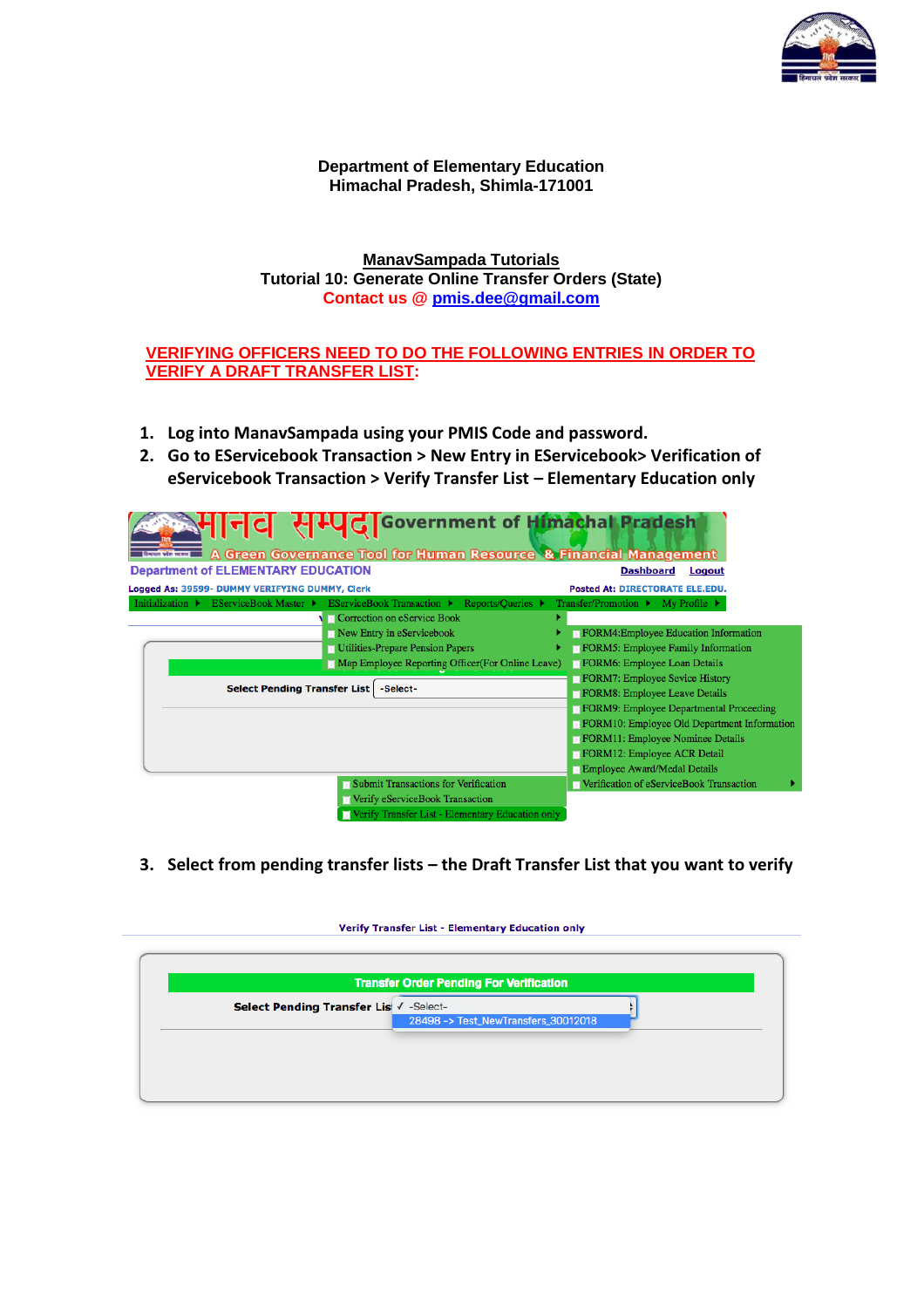4. **The details filled by State officer in the draft transfer list will bevisible in the following format. Check the details filled to determine whether list is to be verified or unverified (in case of any issues).**

| <b>Transfer Order Pending For Verification</b>  |                 |                              |                                                 |                                |                                       |                               |                       |                    |                     |                     |
|-------------------------------------------------|-----------------|------------------------------|-------------------------------------------------|--------------------------------|---------------------------------------|-------------------------------|-----------------------|--------------------|---------------------|---------------------|
| Select Pending Transfer List   28502 -> TESTING |                 |                              |                                                 |                                |                                       |                               |                       |                    |                     |                     |
| <b>Employee</b><br>$Code ->$<br><b>Name</b>     | <b>District</b> | <b>From</b><br><b>Office</b> | <b>Transfer Transfer</b><br>To<br><b>Office</b> | <b>From</b>                    | To:<br><b>Designation Designation</b> | Made<br><b>By</b>             | <b>On Date</b>        | With<br><b>TTA</b> | With<br><b>Time</b> | <b>Join Remarks</b> |
| $39506 - >$<br><b>DUMMY JBT</b>                 | <b>SHIMLA</b>   | Kawar<br><b>GPCS</b>         | Kawali<br><b>GPS</b>                            | Junior Basic<br>Teacher        | Junior Basic<br>Teacher               | $39412 - >$<br><b>LOHANSH</b> | SANDEEP 31/01/2018 No |                    | <b>No</b>           |                     |
| $39506 - >$<br><b>DUMMY JBT</b>                 | <b>SHIMLA</b>   | Kawar<br><b>GPCS</b>         | Kawali<br><b>GPS</b>                            | Junior Basic<br><b>Teacher</b> | Junior Basic<br>Teacher               | $39412 - >$<br><b>LOHANSH</b> | SANDEEP 31/01/2018 No |                    | <b>No</b>           |                     |

**5. In case you choose to Verify the list, click on "Verify List". A pop-up window will follow. Click OK. The list has now been sent back to the State Officer so that they can draft the State Level Transfer Order.**

| A Gree<br><b>Rentale with estate</b><br><b>Department of ELEME</b><br>Logged As: 39599- DUMMY \<br>Initialization $\blacktriangleright$<br><b>EServiceB</b> | admis.hp.nic.in says:<br>List has been Verified Successfully. You can print order from [Print Transfer/<br>Promotion/Appointment]! | al Pradesh<br>cial Management<br><b>Dashboard</b><br>Logout<br>OK<br>At: DIRECTORATE ELE.EDU.<br>romotion $\blacktriangleright$ My Profile $\blacktriangleright$ |
|-------------------------------------------------------------------------------------------------------------------------------------------------------------|------------------------------------------------------------------------------------------------------------------------------------|------------------------------------------------------------------------------------------------------------------------------------------------------------------|
|                                                                                                                                                             | <b>Verify Transfer List - Elementary Education only</b>                                                                            |                                                                                                                                                                  |
|                                                                                                                                                             | <b>Transfer Order Pending For Verification</b>                                                                                     |                                                                                                                                                                  |
|                                                                                                                                                             | <b>Select Pending Transfer List</b><br>-Select-                                                                                    | ▴                                                                                                                                                                |
|                                                                                                                                                             |                                                                                                                                    |                                                                                                                                                                  |

**6. In case you feel some change is needed in the Draft Transfer List and choose to unverify it, click on "Unverify List". A pop-up window will open, where you must enter your reason for Unverifying the list. After entering your reason, click on "Save" in order to complete your action.**